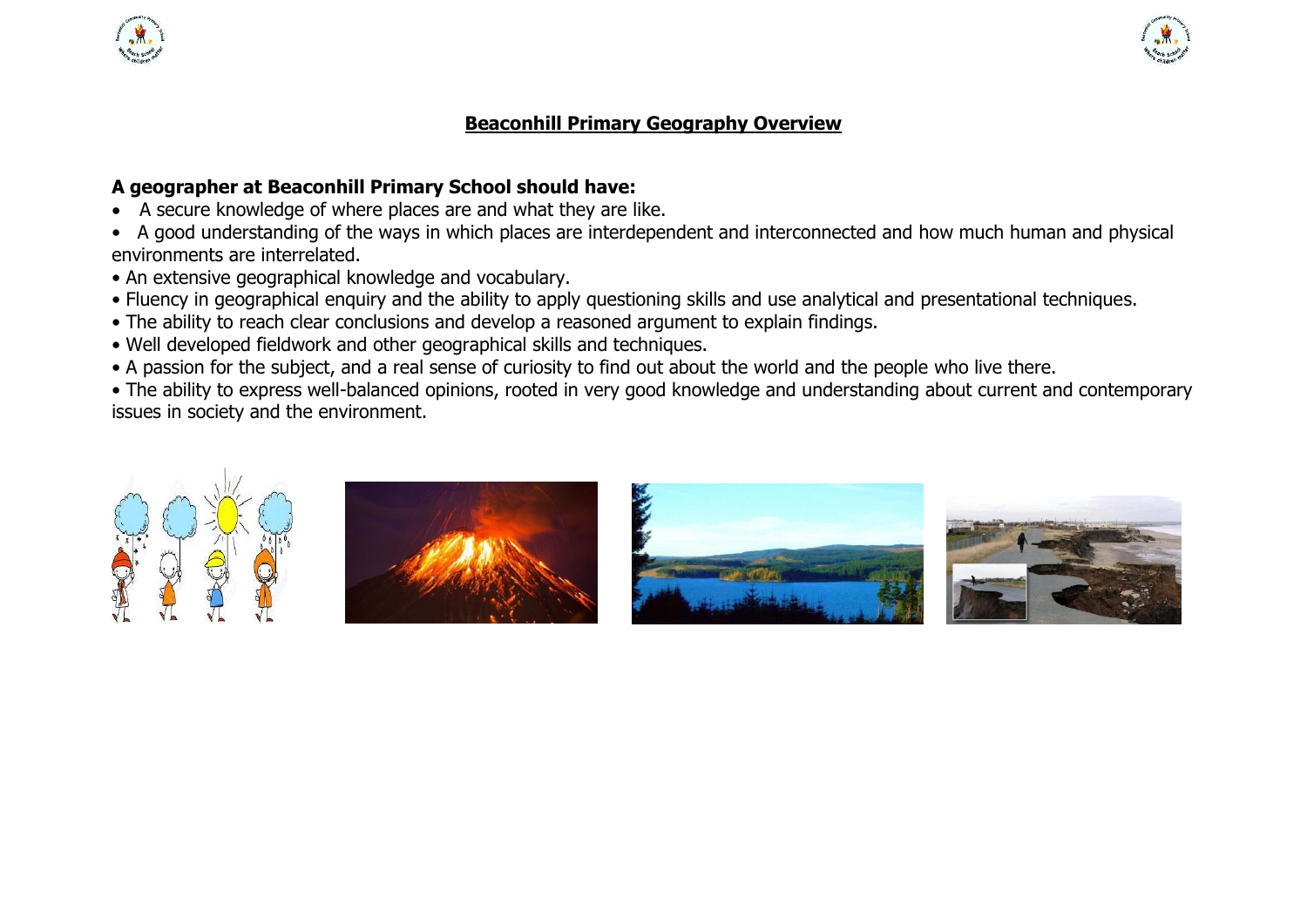**THE REAL PROPERTY AND** 



## **Geography Curriculum Map**

This curriculum map ensures that skills, knowledge and understanding are developed systematically across a subject.

| <b>Nursery</b>   | <b>Mathematics</b><br>Understand position through words alone<br>$\bullet$<br>Describe a familiar route<br>$\bullet$<br>Discuss routes and locations, using words like 'in<br>front of' and 'behind'                                                                                                                         | <b>Understanding the World</b><br>Use all their senses in hands-on exploration of<br>natural materials<br>Begin to understand the need to respect and care<br>for the natural environment and all living things<br>Know that there are different countries in the<br>world and talk about the differences thy have<br>experienced or seen in photos                                                                                                                                                                                                                                                                                                                                                                                                     |
|------------------|------------------------------------------------------------------------------------------------------------------------------------------------------------------------------------------------------------------------------------------------------------------------------------------------------------------------------|---------------------------------------------------------------------------------------------------------------------------------------------------------------------------------------------------------------------------------------------------------------------------------------------------------------------------------------------------------------------------------------------------------------------------------------------------------------------------------------------------------------------------------------------------------------------------------------------------------------------------------------------------------------------------------------------------------------------------------------------------------|
| <b>Reception</b> | <b>Understanding the World</b><br>Draw information from a simple map<br>$\bullet$<br>Recognise some similarities and difference between<br>$\bullet$<br>this country and life in another country<br>Explore the natural world around them<br>Recognise some environments that are different to<br>the one in which they live | <b>ELG</b><br><b>Undertanding the World</b><br><b>People, Culture and Communities</b><br>Describe their immediate environment using<br>knowledge from observation, discussion, stories,<br>non-fiction texts and maps<br>Explain some similarities and differences between<br>life in this country and life in other countries,<br>drawing on knowledge from stories, non-fiction<br>texts and (when appropriate) maps<br><b>The Natural World</b><br>Know some similarities and differences between<br>the natural world around them and contrasting<br>environments, drawing on their experiences and<br>what has been read in class<br>Understand some important processes and<br>changes in the natural world around them,<br>including the seasons |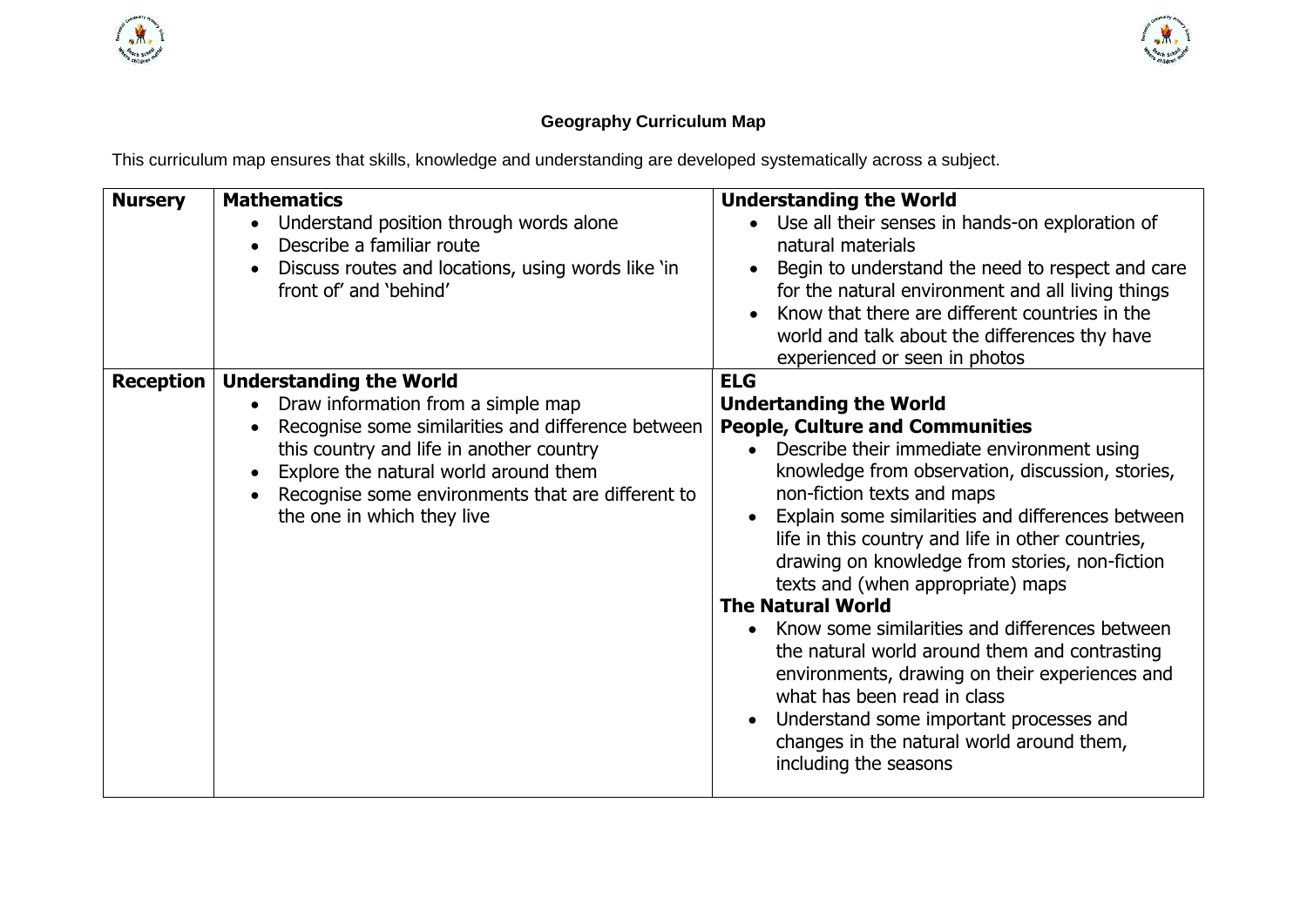



|               | <b>Autumn term</b>                                                                                                   | <b>Spring term</b>                                                                                                 | <b>Summer term</b>                   |  |  |  |
|---------------|----------------------------------------------------------------------------------------------------------------------|--------------------------------------------------------------------------------------------------------------------|--------------------------------------|--|--|--|
| <b>Year 1</b> |                                                                                                                      | The Weather - Human and physical geography (link to seasonal changes in science)                                   |                                      |  |  |  |
|               |                                                                                                                      | Identify seasonal and daily weather patterns in the United Kingdom and the location of hot and cold areas of the   |                                      |  |  |  |
|               | world in relation to the Equator and the North and South Poles                                                       |                                                                                                                    |                                      |  |  |  |
|               | <b>Geographical vocabulary</b>                                                                                       |                                                                                                                    |                                      |  |  |  |
|               | • Use basic geographical vocabulary to refer to key physical features, including: beach, cliff, coast, forest, hill, |                                                                                                                    |                                      |  |  |  |
|               | mountain, sea, ocean, river, soil, valley, vegetation, season and weather                                            |                                                                                                                    |                                      |  |  |  |
|               |                                                                                                                      | • Use basic geographical vocabulary to refer to key human features, including: city, town, village, factory, farm, |                                      |  |  |  |
|               | house, office, port, harbour and shop                                                                                |                                                                                                                    |                                      |  |  |  |
|               |                                                                                                                      | <b>Contrasting localities</b>                                                                                      | <b>Geographical skills and field</b> |  |  |  |
|               |                                                                                                                      | • Develop knowledge about the                                                                                      | work                                 |  |  |  |
|               |                                                                                                                      | world                                                                                                              | • Use world maps, atlases and        |  |  |  |
|               |                                                                                                                      | • Understand basic subject-specific                                                                                | globes to identify the United        |  |  |  |
|               |                                                                                                                      | vocabulary relating to human and                                                                                   | Kingdom and its countries, as well   |  |  |  |
|               |                                                                                                                      | physical geography and begin to                                                                                    | as the countries, continents and     |  |  |  |
|               |                                                                                                                      | use geographical skills, including                                                                                 | oceans studied at this key stage     |  |  |  |
|               |                                                                                                                      | first-hand observation, to enhance                                                                                 | Use simple compass directions        |  |  |  |
|               |                                                                                                                      | their locational awareness                                                                                         | (North, South, East and West) and    |  |  |  |
|               |                                                                                                                      | understand geographical                                                                                            | locational and directional           |  |  |  |
|               |                                                                                                                      | similarities and differences through                                                                               | language [for example, near and      |  |  |  |
|               |                                                                                                                      | studying the human and physical                                                                                    | far; left and right]                 |  |  |  |
|               |                                                                                                                      | geography of a small area of the                                                                                   |                                      |  |  |  |
|               |                                                                                                                      | United Kingdom, and of a small                                                                                     |                                      |  |  |  |
|               |                                                                                                                      | area in a contrasting non-European                                                                                 |                                      |  |  |  |
|               |                                                                                                                      | country                                                                                                            |                                      |  |  |  |
|               |                                                                                                                      | • Use aerial photographs and plan                                                                                  |                                      |  |  |  |
|               |                                                                                                                      | perspectives to recognise                                                                                          |                                      |  |  |  |
|               |                                                                                                                      | landmarks and basic human and                                                                                      |                                      |  |  |  |
|               |                                                                                                                      | physical features; devise a simple                                                                                 |                                      |  |  |  |
|               |                                                                                                                      | map; and use and construct basic                                                                                   |                                      |  |  |  |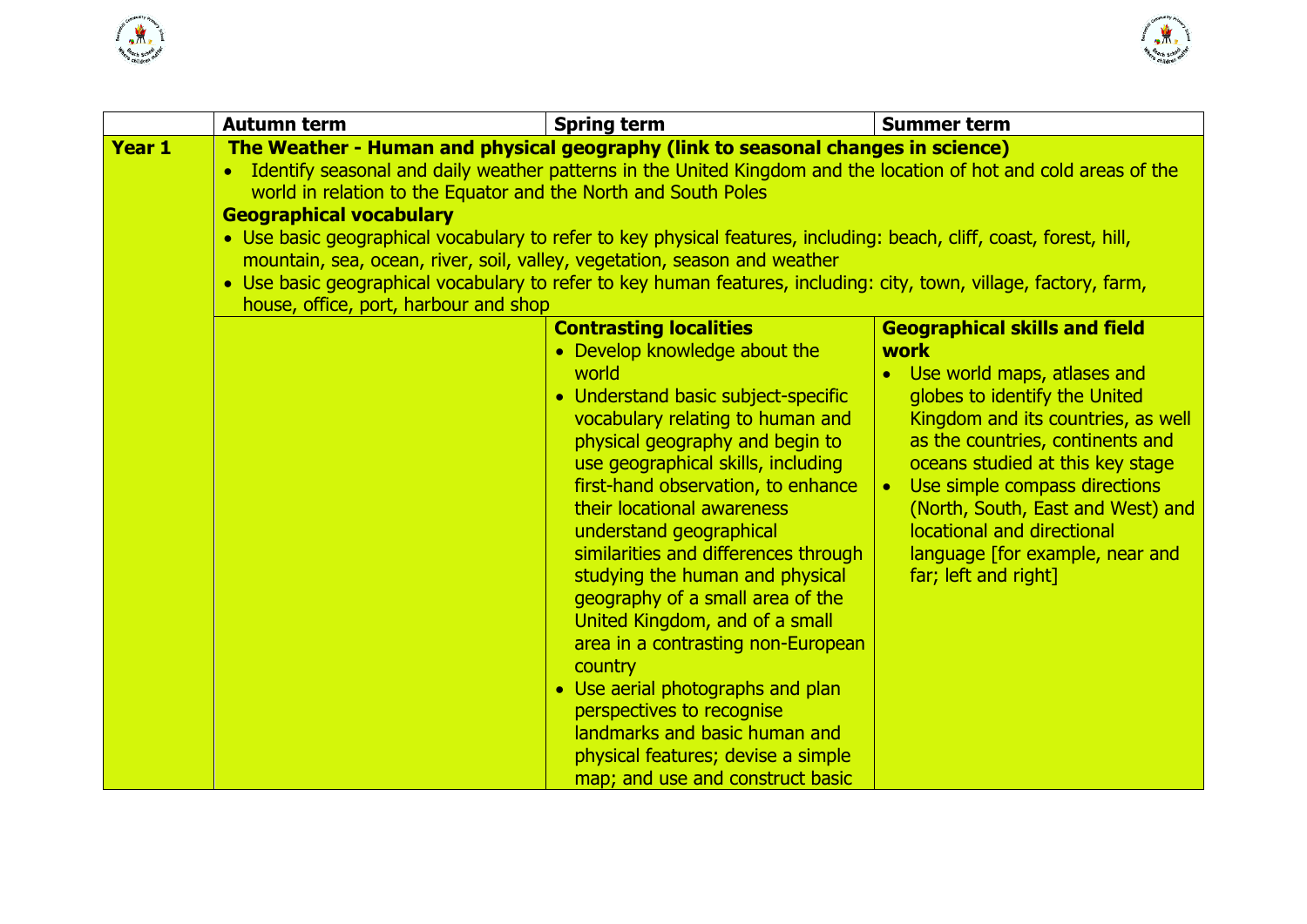



| <b>Year 2</b> | <b>Human and physical geography</b> | symbols in a key<br>• Use simple fieldwork and<br>observational skills to study the<br>geography of their school and its<br>grounds and the key human and<br>physical features of its surrounding<br>environment |                                                                           |
|---------------|-------------------------------------|------------------------------------------------------------------------------------------------------------------------------------------------------------------------------------------------------------------|---------------------------------------------------------------------------|
|               |                                     | • Use basic geographical vocabulary to refer to key physical features, including: beach, cliff, coast, forest, hill,                                                                                             |                                                                           |
|               |                                     | mountain, sea, ocean, river, soil, valley, vegetation, season and weather key human features, including: city,                                                                                                   |                                                                           |
|               |                                     | town, village, factory, farm, house, office, port, harbour and shop                                                                                                                                              |                                                                           |
|               |                                     | <b>UK and Knowledge of the World</b>                                                                                                                                                                             | <b>Geographical skills and fieldwork</b><br><b>Our school &amp; beach</b> |
|               |                                     | <b>Continents, Oceans &amp; the UK</b><br><b>Locational knowledge</b>                                                                                                                                            | Use simple compass directions                                             |
|               |                                     | • Name and locate the world's seven                                                                                                                                                                              | (North, South, East and West) and                                         |
|               |                                     | continents and five oceans                                                                                                                                                                                       | locational and directional                                                |
|               |                                     | • Name, locate and identify                                                                                                                                                                                      | language [for example, near and                                           |
|               |                                     | characteristics of the four countries                                                                                                                                                                            | far; left and right], to describe the                                     |
|               |                                     | and capital cities of the United<br>Kingdom and its surrounding seas                                                                                                                                             | location of features and routes on<br>a map                               |
|               |                                     | <b>Geographical skills and fieldwork</b>                                                                                                                                                                         | Use aerial photographs and plan                                           |
|               |                                     | • Use world maps, atlases and globes                                                                                                                                                                             | perspectives to recognise                                                 |
|               |                                     | to identify the United Kingdom and                                                                                                                                                                               | landmarks and basic human and                                             |
|               |                                     | its countries, as well as the                                                                                                                                                                                    | physical features; devise a simple                                        |
|               |                                     | countries, continents and oceans                                                                                                                                                                                 | map; and use and construct basic                                          |
|               |                                     | studied at this key stage<br>• Use simple compass directions                                                                                                                                                     | symbols in a key<br>• Use simple fieldwork and                            |
|               |                                     | (North, South, East and West) and                                                                                                                                                                                | observational skills to study the                                         |
|               |                                     | locational and directional language                                                                                                                                                                              | geography of their school and its                                         |
|               |                                     | [for example, near and far; left and                                                                                                                                                                             | grounds and the key human and                                             |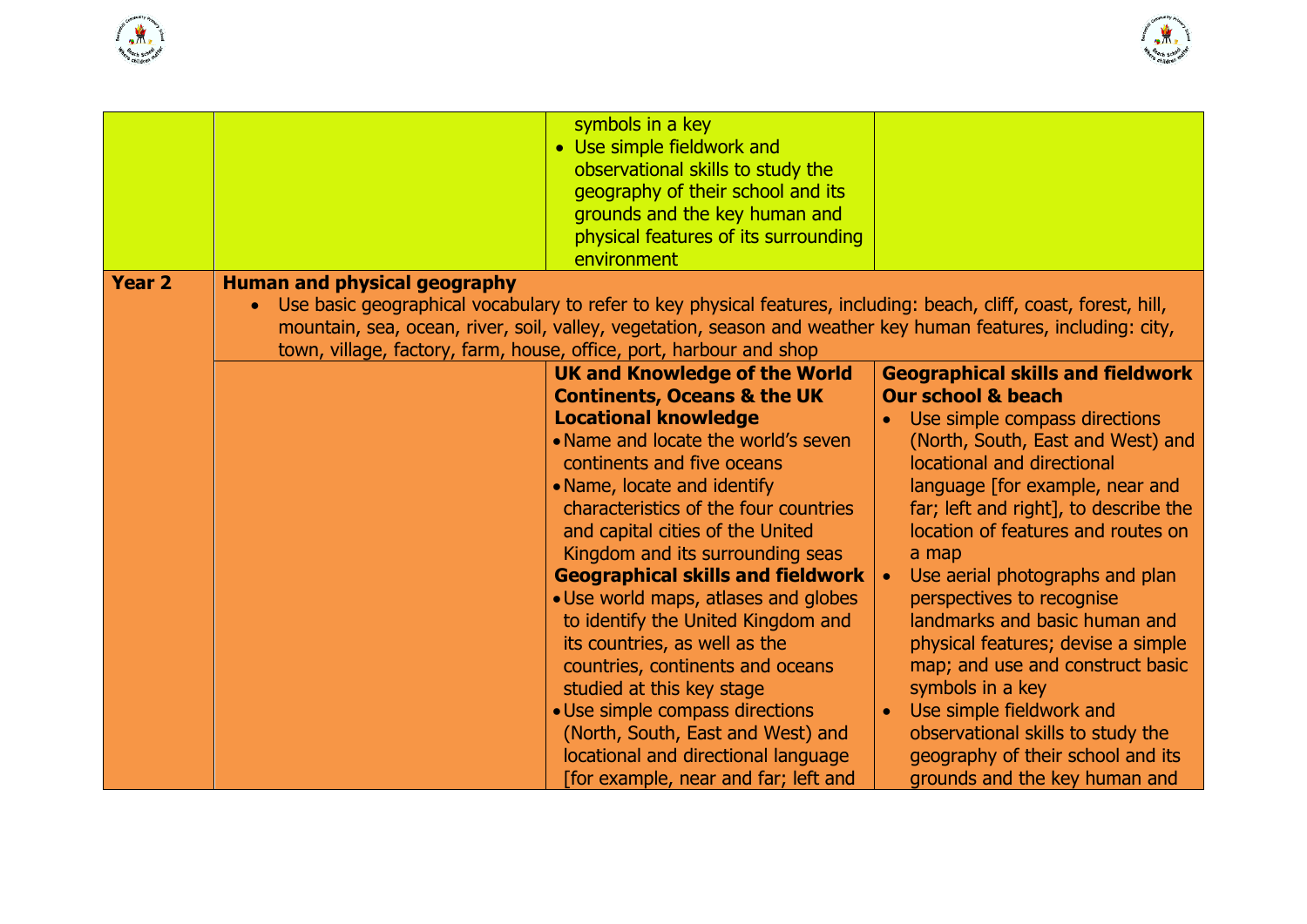



|               |                                                                                                                                                                                                                                                                                                                                                                                                                                                                                                                                                                                                                                     | right], to describe the location of<br>features and routes on a map<br>• Use simple fieldwork and<br>observational skills to study the<br>geography of their school and its<br>grounds and the key human and<br>physical features of its surrounding<br>environment | physical features of its<br>surrounding environment.                                                                                                                                                                                                                                                                                                                                                                                                                                                                                        |
|---------------|-------------------------------------------------------------------------------------------------------------------------------------------------------------------------------------------------------------------------------------------------------------------------------------------------------------------------------------------------------------------------------------------------------------------------------------------------------------------------------------------------------------------------------------------------------------------------------------------------------------------------------------|---------------------------------------------------------------------------------------------------------------------------------------------------------------------------------------------------------------------------------------------------------------------|---------------------------------------------------------------------------------------------------------------------------------------------------------------------------------------------------------------------------------------------------------------------------------------------------------------------------------------------------------------------------------------------------------------------------------------------------------------------------------------------------------------------------------------------|
| <b>Year 3</b> | <b>Cities and Counties of The United</b><br><b>Kingdom</b><br>. To name and locate counties and<br>cities of the United Kingdom,<br>geographical regions and their<br>identifying human and physical<br>characteristics<br>•To use the eight points of a compass<br>to build their knowledge of the<br><b>United Kingdom</b><br>•To understand geographical<br>similarities and differences through<br>the studies of human and physical<br>geography of regions of the United<br><b>Kingdom</b><br>.To use maps, atlases, globes and<br>digital/computer mapping to locate<br>cities and counties and describe<br>features studied |                                                                                                                                                                                                                                                                     | <b>European Countries with a focus</b><br>on France<br>•To locate the world's countries,<br>using maps to focus on Europe,<br>concentrating on their<br>environmental regions, key physical<br>and human characteristics and<br>major cities<br>. To use maps, atlases, globes and<br>digital/computer mapping to locate<br>countries and describe features<br>studied<br>•To understand geographical<br>similarities and differences through<br>the study of human and physical<br>geography of a region in a European<br>country (France) |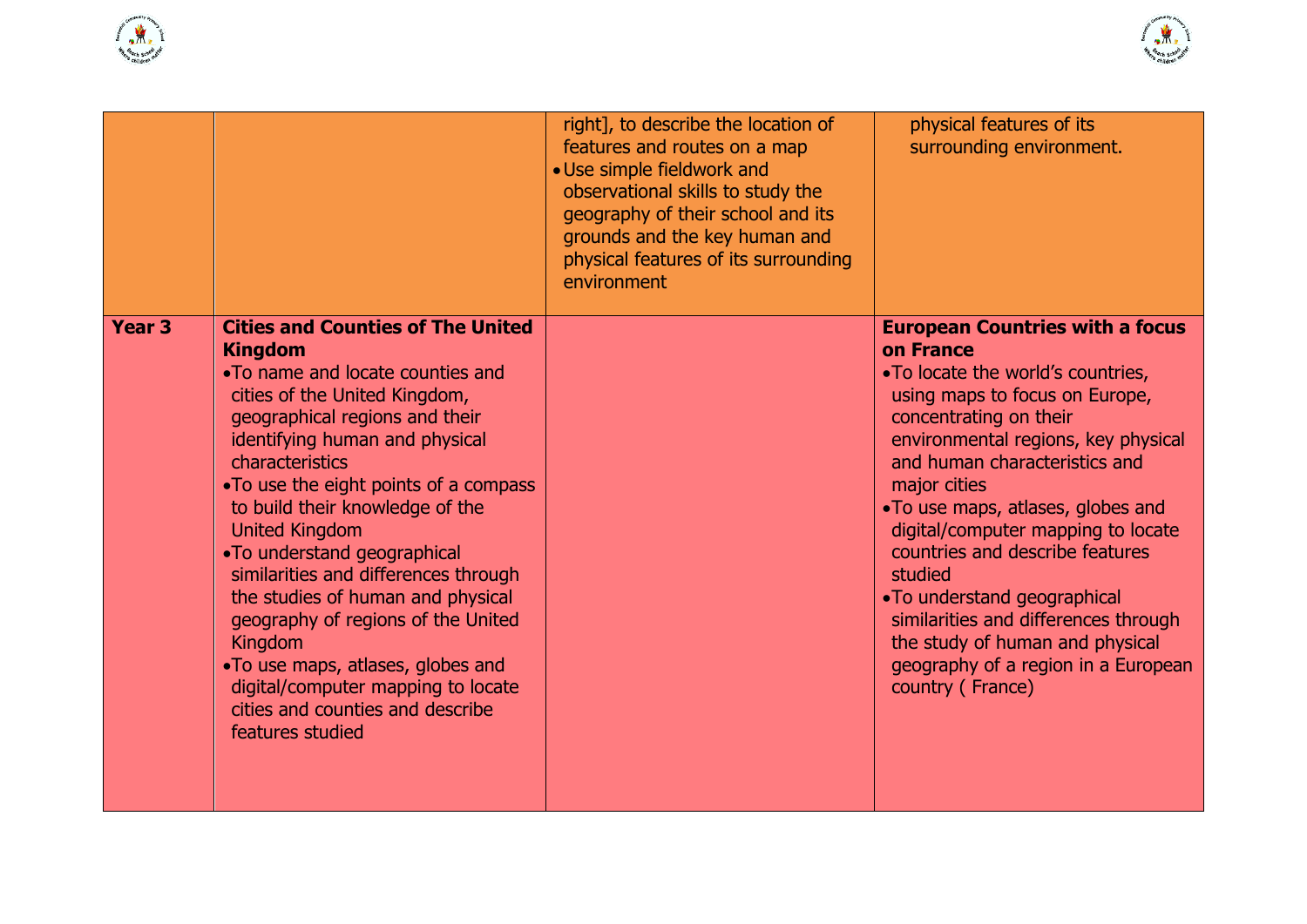



| Year 4 | <b>Regions of the UK, Scotland</b><br>•Name and locate the countries in<br>Europe<br>•Name and locate cities in Scotland<br>and identify human and physical<br>characteristics, key topographical<br>features (including hills, mountains,<br>coasts and rivers), and land-use<br>patterns; and understand how some<br>of these aspects have changed over<br>time<br>•Identify the position and<br>significance of latitude, longitude,<br>Equator, Northern Hemisphere,<br>Southern Hemisphere, the Tropics<br>of Cancer and Capricorn, Arctic |  |
|--------|-------------------------------------------------------------------------------------------------------------------------------------------------------------------------------------------------------------------------------------------------------------------------------------------------------------------------------------------------------------------------------------------------------------------------------------------------------------------------------------------------------------------------------------------------|--|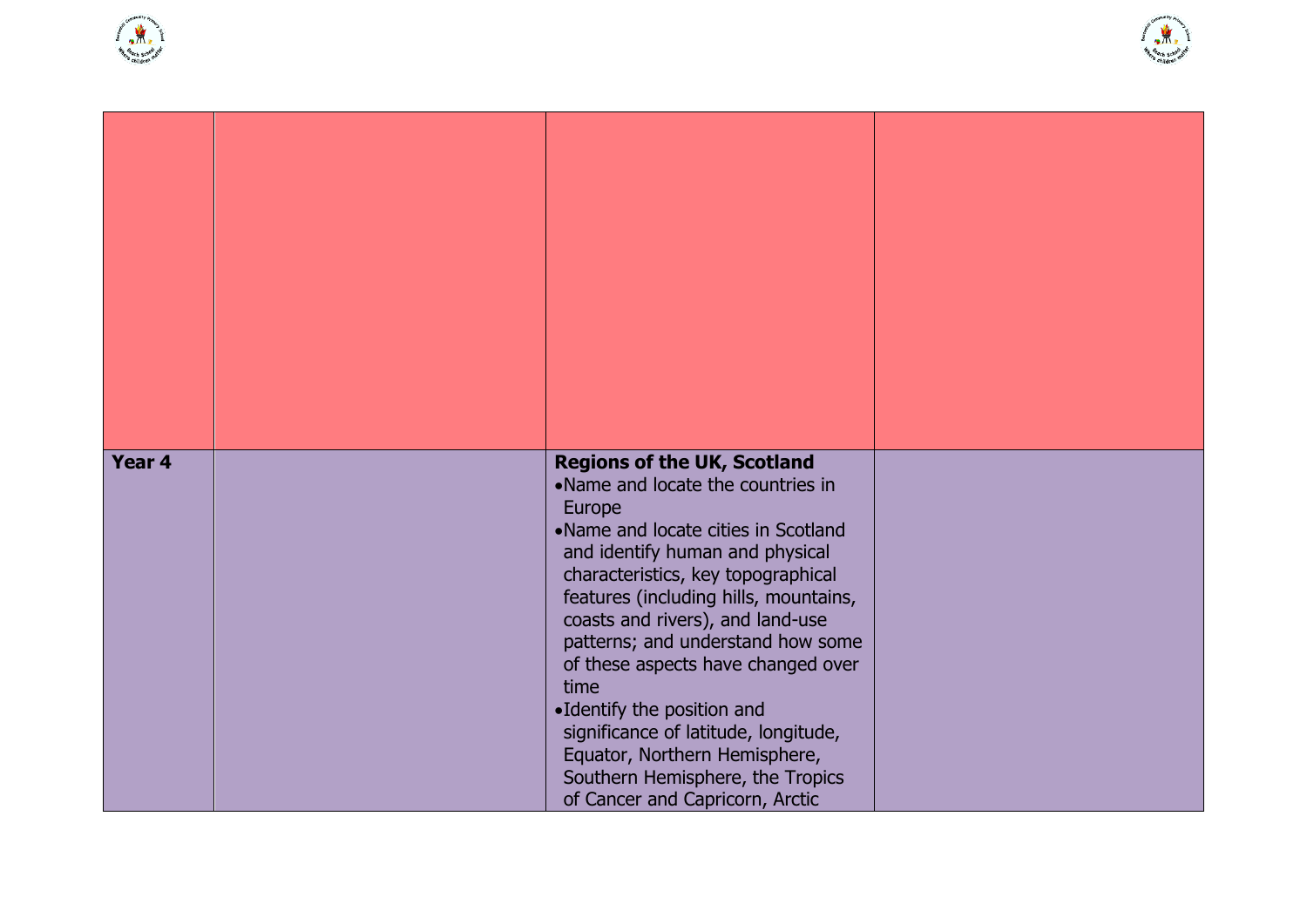



| and Antarctic Circle, the<br>Prime/Greenwich Meridian and time<br>zones (including day and night)<br>·Understand geographical similarities<br>and differences through the study of<br>human and physical geography of a<br>region of the United Kingdom<br>(Scotland, focusing on Edinburgh)<br>•Describe and understand key<br>aspects of human geography,<br>including: types of settlement and<br>land use and the distribution of<br>natural resources including energy<br>and food(Focus on Scotland and the<br>oil industry, tourism, golf and<br>traditional Scottish food products,<br>such as haggis, shortbread and<br>salmon)<br>•Use maps, atlases, globes and<br>digital/computer mapping to locate<br>and describe features studied<br>•Use the eight points of a compass<br>symbols, and keys (including the<br>use of Ordnance Survey maps) to<br>build their knowledge of the United<br>Kingdom and the wider world<br>•Use co-ordinates in the study of<br>Edinburgh City Centre.<br>•Field work - questionnaire given to |  |
|---------------------------------------------------------------------------------------------------------------------------------------------------------------------------------------------------------------------------------------------------------------------------------------------------------------------------------------------------------------------------------------------------------------------------------------------------------------------------------------------------------------------------------------------------------------------------------------------------------------------------------------------------------------------------------------------------------------------------------------------------------------------------------------------------------------------------------------------------------------------------------------------------------------------------------------------------------------------------------------------------------------------------------------------|--|
| people in Whitley Bay with a focus<br>on tourism                                                                                                                                                                                                                                                                                                                                                                                                                                                                                                                                                                                                                                                                                                                                                                                                                                                                                                                                                                                            |  |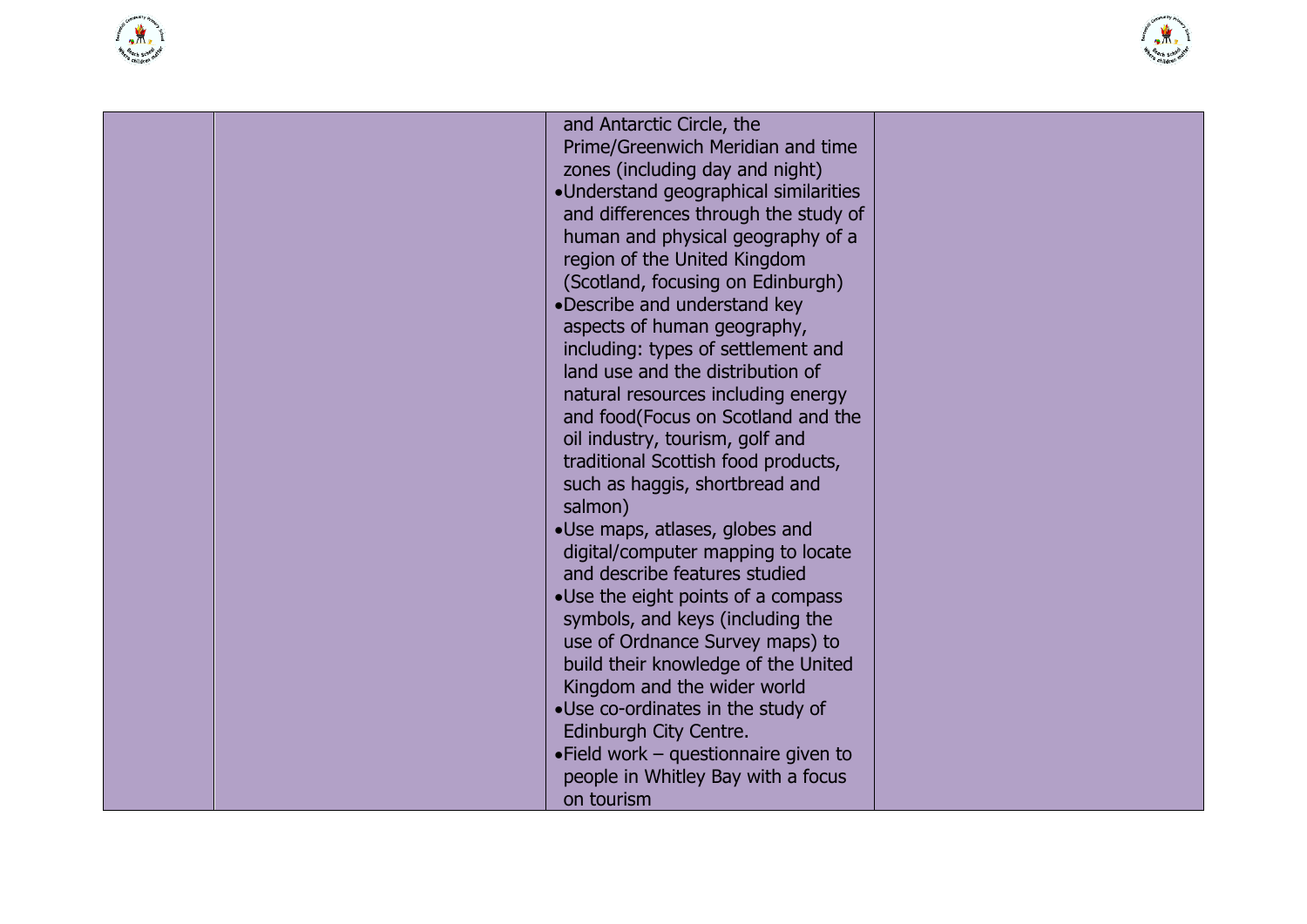



| <b>Year 5</b> | <b>Topographical Features - Kielder</b><br>• Locate the world's countries, using<br>maps to focus on Europe (including<br>the location of Russia) and North<br>and South America, concentrating<br>on their environmental regions, key<br>physical and human characteristics,<br>countries, and major cities<br>• Name and locate counties and<br>cities of the United Kingdom,<br>geographical regions and their<br>identifying human and physical<br>characteristics, key topographical<br>features (including hills, mountains,<br>coasts and rivers), and land-use<br>patterns; and understand how<br>some of these aspects have<br>changed over time<br>• Physical geography, including:<br>climate zones, biomes and<br>vegetation belts, rivers, mountains,<br>volcanoes and earthquakes, and<br>the water cycle<br>• Human geography, including: types<br>of settlement and land use,<br>economic activity including trade<br>links, and the distribution of natural<br>resources including energy, food,<br>minerals and water | <b>Volcanoes and Earthquakes -</b><br><b>Iceland</b><br>• Locate the world's countries, using<br>maps to focus on Europe<br>(including the location of Russia)<br>and North and South America,<br>concentrating on their<br>environmental regions, key<br>physical and human<br>characteristics, countries, and<br>major cities<br>• Name and locate geographical<br>regions and their identifying<br>human and physical<br>characteristics, key topographical<br>features (including hills,<br>mountains, coasts and rivers), and<br>land-use patterns; and understand<br>how some of these aspects have<br>changed over time<br>Physical geography, including:<br>climate zones, biomes and<br>vegetation belts, rivers, mountains,<br>volcanoes and earthquakes, and<br>the water cycle<br>Human geography, including:<br>types of settlement and land use,<br>economic activity including trade<br>links, and the distribution of<br>natural resources including energy, | <b>Cramlington Now and Then:</b><br><b>Local Area and Traffic</b><br>•Use maps, atlases, globes and<br>digital/computer mapping to locate<br>countries and describe features<br>studied<br>•Use the eight points of a compass,<br>four and six-figure grid references,<br>symbols and key (including the use<br>of Ordnance Survey maps) to build<br>their knowledge of the United<br>Kingdom and the wider world<br>·Use fieldwork to observe, measure,<br>record and present the human and<br>physical features in the local area<br>using a range of methods, including<br>sketch maps, plans and graphs, and<br>digital technologies |
|---------------|-----------------------------------------------------------------------------------------------------------------------------------------------------------------------------------------------------------------------------------------------------------------------------------------------------------------------------------------------------------------------------------------------------------------------------------------------------------------------------------------------------------------------------------------------------------------------------------------------------------------------------------------------------------------------------------------------------------------------------------------------------------------------------------------------------------------------------------------------------------------------------------------------------------------------------------------------------------------------------------------------------------------------------------------|------------------------------------------------------------------------------------------------------------------------------------------------------------------------------------------------------------------------------------------------------------------------------------------------------------------------------------------------------------------------------------------------------------------------------------------------------------------------------------------------------------------------------------------------------------------------------------------------------------------------------------------------------------------------------------------------------------------------------------------------------------------------------------------------------------------------------------------------------------------------------------------------------------------------------------------------------------------------------|------------------------------------------------------------------------------------------------------------------------------------------------------------------------------------------------------------------------------------------------------------------------------------------------------------------------------------------------------------------------------------------------------------------------------------------------------------------------------------------------------------------------------------------------------------------------------------------------------------------------------------------|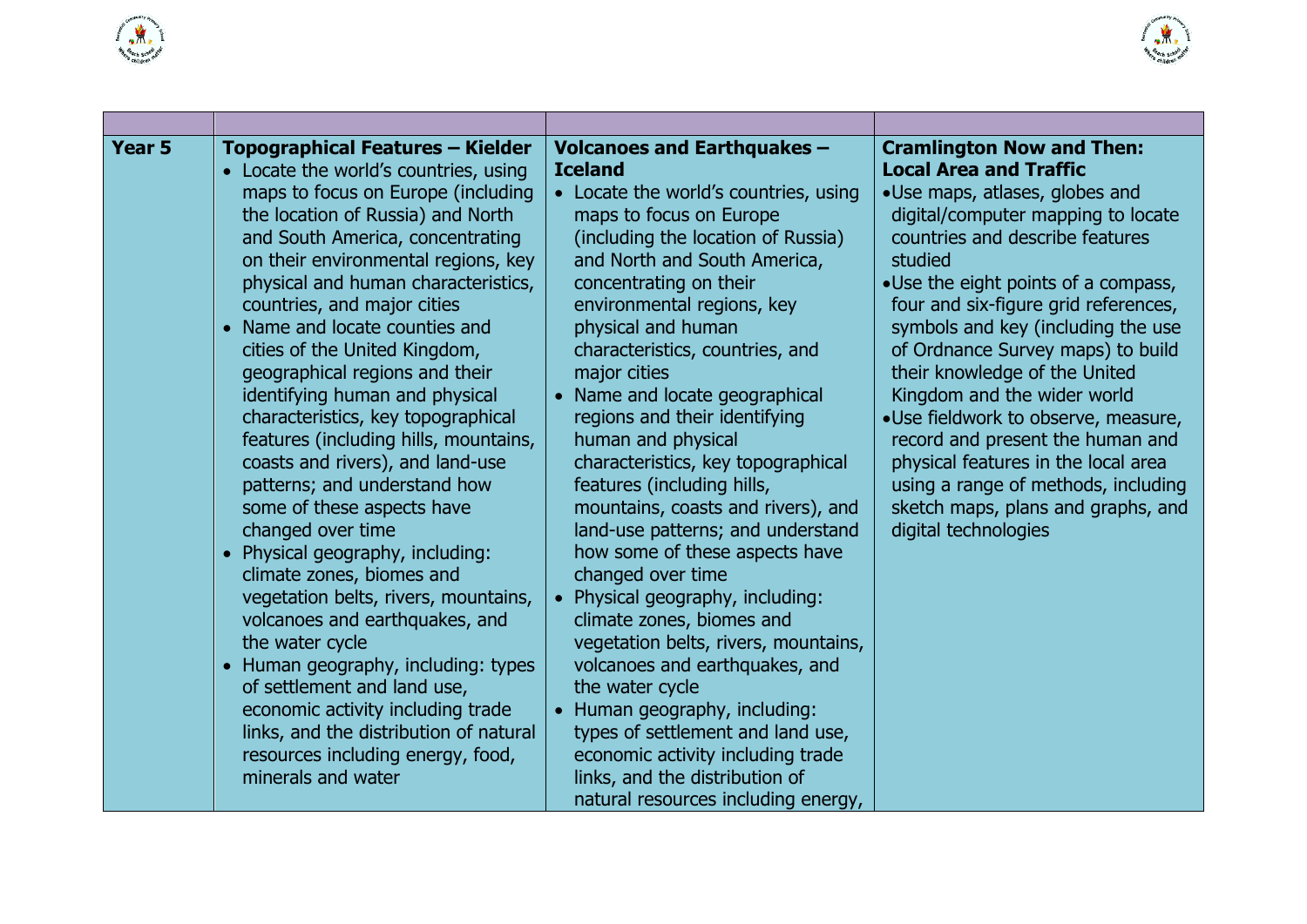



|                   |                                                                    | food, minerals and water                                          |  |
|-------------------|--------------------------------------------------------------------|-------------------------------------------------------------------|--|
| Year <sub>6</sub> | <b>Coastal features and coastal</b>                                | <b>Brazil - The Amazon River</b>                                  |  |
|                   | erosion                                                            | • Locate the world's countries, using                             |  |
|                   | •Name and locate counties and cities                               | maps to focus on Europe and North                                 |  |
|                   | of the United Kingdom, geographical                                | and South America, concentrating                                  |  |
|                   | regions and their identifying human                                | on environmental regions, key                                     |  |
|                   | and physical characteristics, key                                  | physical and human characteristics,                               |  |
|                   | topographical features (including                                  | countries, and major cities                                       |  |
|                   | hills, mountains, coasts and rivers),                              | •Identify the position and                                        |  |
|                   | and land-use patterns; and                                         | significance of latitude, longitude,                              |  |
|                   | understand how some of these                                       | Equator, Northern Hemisphere,                                     |  |
|                   | aspects have changed over time                                     | Southern Hemisphere, the Tropics                                  |  |
|                   | •Describe and understand key                                       | of Cancer and Capricorn, Arctic and                               |  |
|                   | aspects of:                                                        | Antarctic Circle, the                                             |  |
|                   | •Human geography, including: types                                 | Prime/Greenwich Meridian and time                                 |  |
|                   | of settlement and land use,                                        | zones                                                             |  |
|                   | economic activity including trade                                  | •Understand geographical similarities                             |  |
|                   | links, and the distribution of                                     | and differences through the study of                              |  |
|                   | •Natural resources including energy,                               | human and physical geography of a                                 |  |
|                   | food, minerals and water                                           | region of the United Kingdom, a                                   |  |
|                   | •Use maps, atlases, globes and                                     | region in a European country, and a                               |  |
|                   | digital/computer mapping to locate                                 | region within North or South                                      |  |
|                   | countries and describe features                                    | America                                                           |  |
|                   | studied                                                            | •Describe and understand key                                      |  |
|                   | .Use the eight points of a compass,                                | aspects of: physical geography,                                   |  |
|                   | four and six-figure grid references,                               | including: climate zones, biomes                                  |  |
|                   | symbols and key (including the use                                 | and vegetation belts, rivers,                                     |  |
|                   | of Ordnance Survey maps) to build<br>their knowledge of the United | mountains, volcanoes and<br>earthquakes, and the water cycle      |  |
|                   | Kingdom and the wider world                                        |                                                                   |  |
|                   |                                                                    | •Human geography, including: types<br>of settlement and land use, |  |
|                   |                                                                    |                                                                   |  |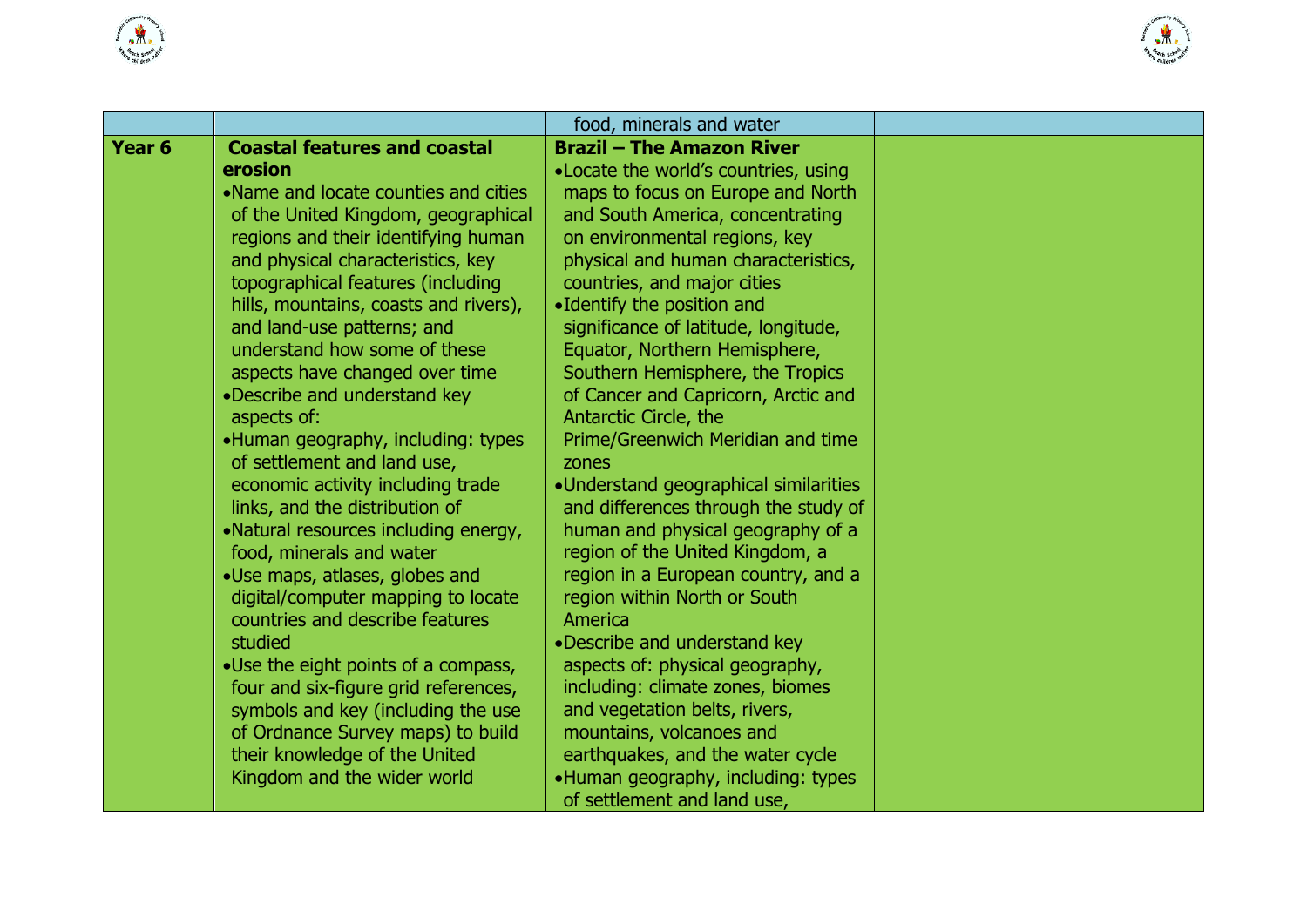



| economic activity including trade<br>links, and the distribution of natural |  |
|-----------------------------------------------------------------------------|--|
| resources including energy, food,<br>minerals and water                     |  |
| •Use maps, atlases, globes and                                              |  |
| digital/computer mapping to locate<br>countries and describe features       |  |
| studied                                                                     |  |
| •Use the eight points of a compass,                                         |  |
| four and six-figure grid references,<br>symbols and key (including the use  |  |
| of Ordnance Survey maps) to build                                           |  |
| their knowledge of the United                                               |  |
| Kingdom and the wider world<br>•Use fieldwork to observe, measure,          |  |
| record and present the human and                                            |  |
| physical features in the local area                                         |  |
| using a range of methods, including<br>sketch maps, plans and graphs, and   |  |
| digital technologies.                                                       |  |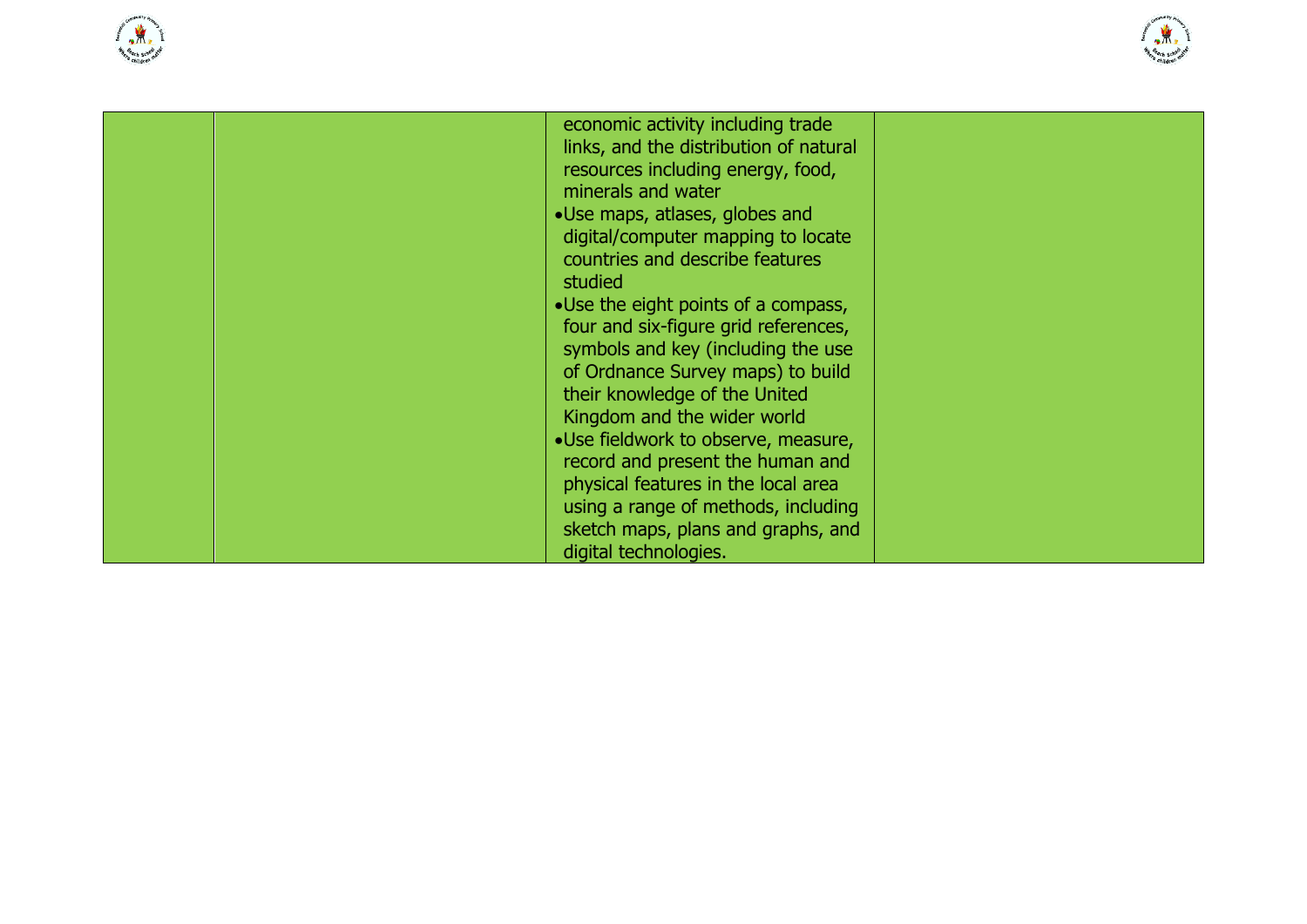



## **Geographical Skills and Fieldwork Progression Map**

| <b>Skills</b>                                           | <b>Year One</b>                                                                                                                                                                                                                  | <b>Year Two</b>                                                                                                                                                                                                      | <b>Year Three</b>                                                                                                                                                                                                                      | <b>Year Four</b>                                                                                                                                            | <b>Year Five</b>                                                                                                                                                                                                                                                                                | <b>Year Six</b>                                                                                                                                                                                                    |
|---------------------------------------------------------|----------------------------------------------------------------------------------------------------------------------------------------------------------------------------------------------------------------------------------|----------------------------------------------------------------------------------------------------------------------------------------------------------------------------------------------------------------------|----------------------------------------------------------------------------------------------------------------------------------------------------------------------------------------------------------------------------------------|-------------------------------------------------------------------------------------------------------------------------------------------------------------|-------------------------------------------------------------------------------------------------------------------------------------------------------------------------------------------------------------------------------------------------------------------------------------------------|--------------------------------------------------------------------------------------------------------------------------------------------------------------------------------------------------------------------|
|                                                         | Building on EYFS knowledge of their own<br>environment, children begin to use maps to<br>locate places and name features using keys<br>and symbols. Children also begin to look at<br>how the environment has changed over time. |                                                                                                                                                                                                                      | Children begin to develop their map skills.<br>They will be able to identify features on a map<br>using symbols and keys. Children begin to use<br>fieldwork skills to monitor and explain patterns<br>in human and physical features. |                                                                                                                                                             | Children build on their map skills by<br>communicating locations through grid<br>references and coordinates. They also explain<br>what makes a good map symbol and why.<br>Children focus on observing and recording the<br>changes of human features over time, for<br>example trade patterns. |                                                                                                                                                                                                                    |
| <b>Mapping</b><br><b>Identification</b><br>and location | Can use world maps,<br>atlases and globes to<br>identify the UK and its<br>countries, as well as<br>identify the countries,<br>continents and oceans<br>studied at this key<br>stage Can use aerial<br>photographs.              | Can use world maps,<br>atlases and globes to<br>identify the UK and its<br>countries, as well as<br>identify the countries,<br>continents and oceans<br>studied at this key<br>stage. Can use aerial<br>photographs. | Can use maps, atlases,<br>globes and<br>digital/computer<br>mapping to locate<br>countries and describe<br>features studied.                                                                                                           | Can use maps, atlases,<br>globes and<br>digital/computer<br>mapping to locate<br>countries and describe<br>features studied.                                | Can use maps, atlases,<br>globes and<br>digital/computer<br>mapping to locate<br>countries and describe<br>features studied.                                                                                                                                                                    | Use maps, atlases,<br>globes and<br>digital/computer<br>mapping to locate<br>countries and describe<br>features studied.                                                                                           |
| <b>Mapping</b><br>Drawing,<br>keys and<br>symbols       | Can devise a simple<br>map and use and<br>construct basic<br>symbols in a key.                                                                                                                                                   | Can devise a simple<br>map and use and<br>construct basic<br>symbols in a key.                                                                                                                                       | Can use symbols and<br>keys (including the use<br>of Ordnance Survey<br>maps), to build their<br>knowledge of the<br>United Kingdom and<br>the wider world.                                                                            | Can use symbols and<br>keys (including the use<br>of Ordnance Survey<br>maps), to build their<br>knowledge of the<br>United Kingdom and<br>the wider world. |                                                                                                                                                                                                                                                                                                 |                                                                                                                                                                                                                    |
| <b>Mapping</b><br><b>Directions and</b><br>compass work | Can use simple<br>compass directions<br>(North, South, East<br>and West) and<br>locational and<br>directional language<br>(near, far, left and<br>right) to describe the<br>location of features                                 | Can use simple<br>compass directions<br>(North, South, East<br>and West) and<br>locational and<br>directional language<br>(near, far, left and<br>right) to describe the<br>location of features                     | Can use the eight<br>points of a compass                                                                                                                                                                                               | Can use the eight<br>points of a compass<br>Can use simple co-<br>ordinates to identify<br>areas on a street map                                            | Can use the eight<br>points of a compass,<br>four and six-figure grid<br>references, symbols<br>and key (including the<br>use of Ordnance<br>Survey maps) to build<br>their knowledge of the<br>United Kingdom and                                                                              | Can use the eight<br>points of a compass,<br>four and six-figure grid<br>references, symbols<br>and key (including the<br>use of Ordnance<br>Survey maps) to build<br>their knowledge of the<br>United Kingdom and |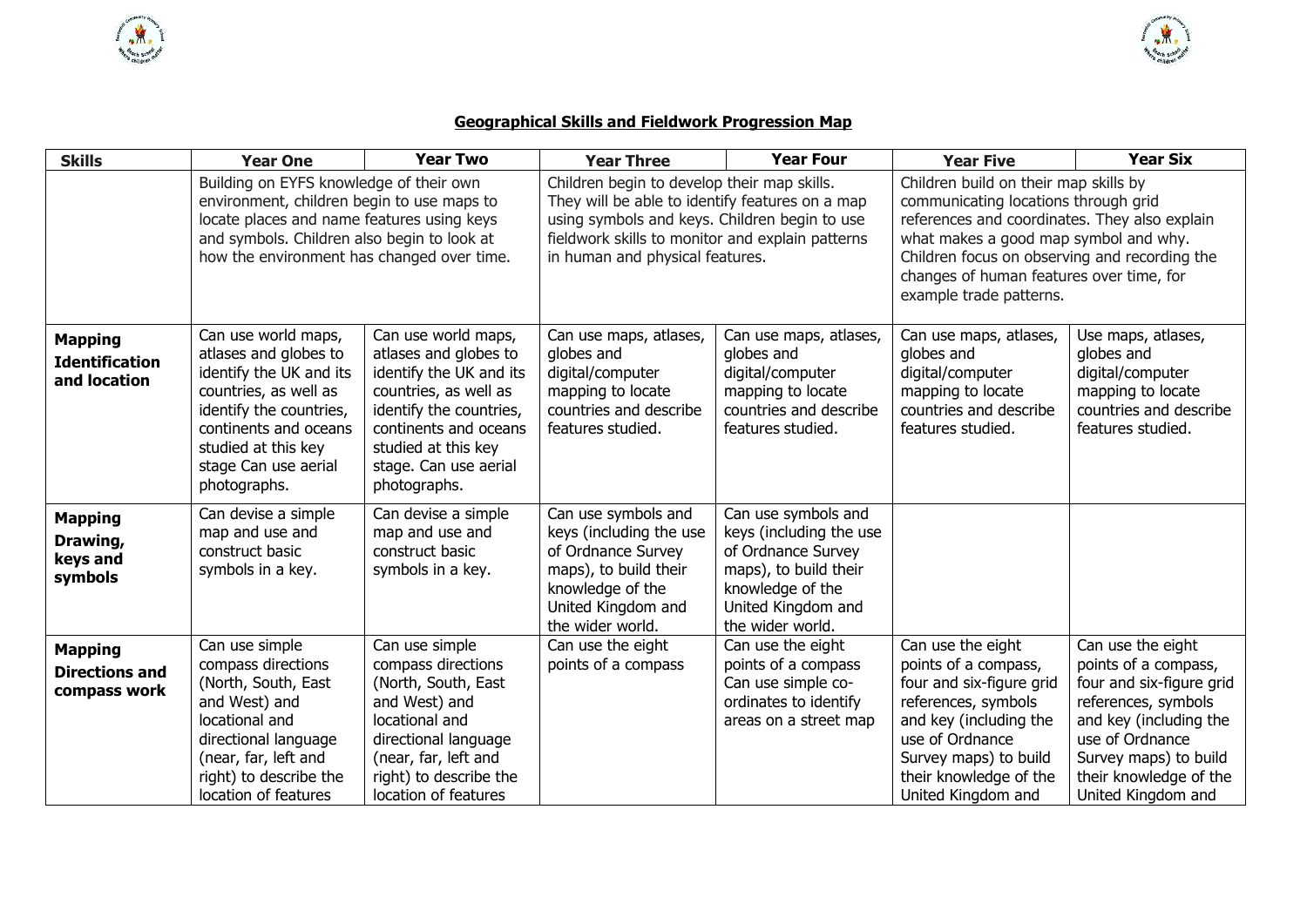



|                                                | and routes on a map.                                                                                                                                                                                                                                                                                                                                                                                                                                                                                                                | and routes on a map.                                                                                                                                                                                                                                                                                                                                                                                                                                                                                                             |                                                                                                                                                                                                                                          |                                                                                                                                                                                                                                                                                                                                                                                                                                | the wider world.                                                                                                                                                                                                                    | the wider world.                                                                                                                                                                                                                                                     |
|------------------------------------------------|-------------------------------------------------------------------------------------------------------------------------------------------------------------------------------------------------------------------------------------------------------------------------------------------------------------------------------------------------------------------------------------------------------------------------------------------------------------------------------------------------------------------------------------|----------------------------------------------------------------------------------------------------------------------------------------------------------------------------------------------------------------------------------------------------------------------------------------------------------------------------------------------------------------------------------------------------------------------------------------------------------------------------------------------------------------------------------|------------------------------------------------------------------------------------------------------------------------------------------------------------------------------------------------------------------------------------------|--------------------------------------------------------------------------------------------------------------------------------------------------------------------------------------------------------------------------------------------------------------------------------------------------------------------------------------------------------------------------------------------------------------------------------|-------------------------------------------------------------------------------------------------------------------------------------------------------------------------------------------------------------------------------------|----------------------------------------------------------------------------------------------------------------------------------------------------------------------------------------------------------------------------------------------------------------------|
| <b>Observation</b><br>and Field<br><b>Work</b> | Can use simple<br>fieldwork and<br>observational skills to<br>study the geography<br>of the surrounding<br>area, including key<br>human and physical<br>features, using a<br>range of methods                                                                                                                                                                                                                                                                                                                                       | Can use simple<br>fieldwork and<br>observational skills to<br>study the geography<br>of the surrounding<br>area, including key<br>human and physical<br>features, using a<br>range of methods                                                                                                                                                                                                                                                                                                                                    | Can use fieldwork to<br>observe, measure,<br>record and present the<br>human and physical<br>features in the local<br>area using a range of<br>methods, including<br>sketch maps, plans<br>and graphs, and digital<br>technologies.      | Can use fieldwork to<br>observe, measure,<br>record and present the<br>human and physical<br>features in the local<br>area using a range of<br>methods, including<br>sketch maps, plans<br>and graphs, and digital<br>technologies.                                                                                                                                                                                            | Can use fieldwork to<br>observe, measure,<br>record and present the<br>human and physical<br>features in the local<br>area using a range of<br>methods, including<br>sketch maps, plans<br>and graphs, and digital<br>technologies. | Can use fieldwork to<br>observe, measure,<br>record and present the<br>human and physical<br>features in the local<br>area using a range of<br>methods, including<br>sketch maps, plans<br>and graphs, and digital<br>technologies.                                  |
| <b>Vocabulary</b>                              | Use basic vocabulary:<br>compass, 4-point,<br>direction, North, East,<br>South, West, plan,<br>record, observe, aerial<br>view, key, map,<br>symbols, atlas,<br>direction, position,<br>route, journey, the<br>UK, changes, tally<br>chart, pictogram,<br>world map, country,<br>continent, equator,<br>city, town, village,<br>factory, farm, house,<br>office, port, harbour<br>and shop<br>physical: beach, cliff,<br>coast, forest, hill,<br>mountain, sea, ocean,<br>river, soil, valley,<br>vegetation, season<br>and weather | Use basic vocabulary:<br>compass, 4-point,<br>direction, North, East,<br>South, West, plan,<br>record, observe, aerial<br>view, key, map,<br>symbols, atlas,<br>direction, position,<br>route, journey, the UK,<br>changes, tally chart,<br>pictogram, world map,<br>country, continent,<br>equator, city, town,<br>village, factory, farm,<br>house, office, port,<br>harbour and shop<br>physical: beach, cliff,<br>coast, forest, hill,<br>mountain, sea, ocean,<br>river, soil, valley,<br>vegetation, season<br>and weather | Use key vocabulary:<br>sketch map, map,<br>aerial view, feature,<br>annotation, landmark,<br>distance, key, symbol,<br>land use, urban, rural,<br>population, grid<br>reference, coordinates,<br>fieldwork, borders,<br>measure, observe | Use key vocabulary:<br>latitude, longitude,<br>Equator, Northern<br>Hemisphere, Southern<br>Hemisphere, the<br>Tropics of Cancer and<br>Capricorn, Arctic and<br>Antarctic Circle, the<br>Prime/Greenwich<br>Meridian and time<br>zones (including day<br>and night)<br>sketch map, map,<br>aerial view, feature,<br>annotation, landmark,<br>distance, key, symbol,<br>land use, urban, rural,<br>population,<br>coordinates. | Use key vocabulary:<br>climate zones, biomes<br>and vegetation belts,<br>rivers, topographical,<br>graphs, volcanoes and<br>earthquakes, and the<br>water cycle.                                                                    | Use key vocabulary:<br>climate zones, biomes<br>and vegetation belts,<br>rivers, mountains,<br>volcanoes and<br>earthquakes, erosion,<br>deposition, headland,<br>cave arch stump,<br>estuary, meander,<br>delta, tributary,<br>source, mouth and the<br>water cycle |